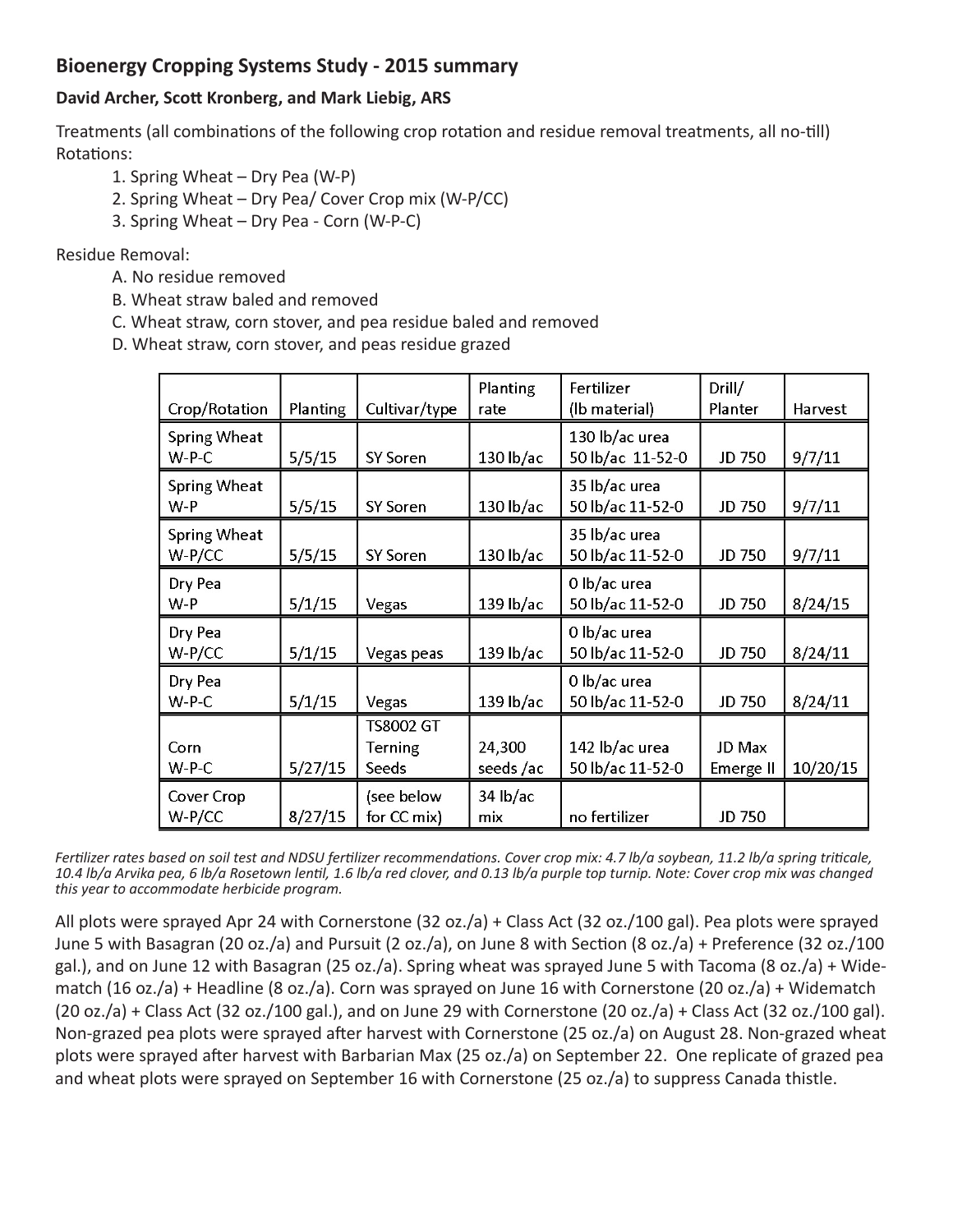## **Summary**

- Spring wheat yields were significantly higher for the W-P rotation than for the W-P-C rotation (Figure 1). Wheat yields in the W-P/CC treatment were not significantly different from the W-P rotation or the W-P-C rotation. Wheat yields appeared to be lower in the grazed treatment (D) for the W-P and W-P/CC rotations, but the differences were not statistically significant.
- Pea yields varied widely across the plots. As a result, no statistically significant differences in pea yields were detected among crop rotation or residue removal treatments (Figure 2).
- Corn yields were significantly lower when crop residue had been harvested and removed (B and C) than for the no residue harvest treatment (A) (Figure 3). This is the third year out of the six years of the study where this effect has been noted. Corn yield where residue had been grazed (D) was not significantly different from the other residue removal treatments.



Figure 1. 2015 spring wheat seed yield as influence by crop rotation and residue removal treatments.